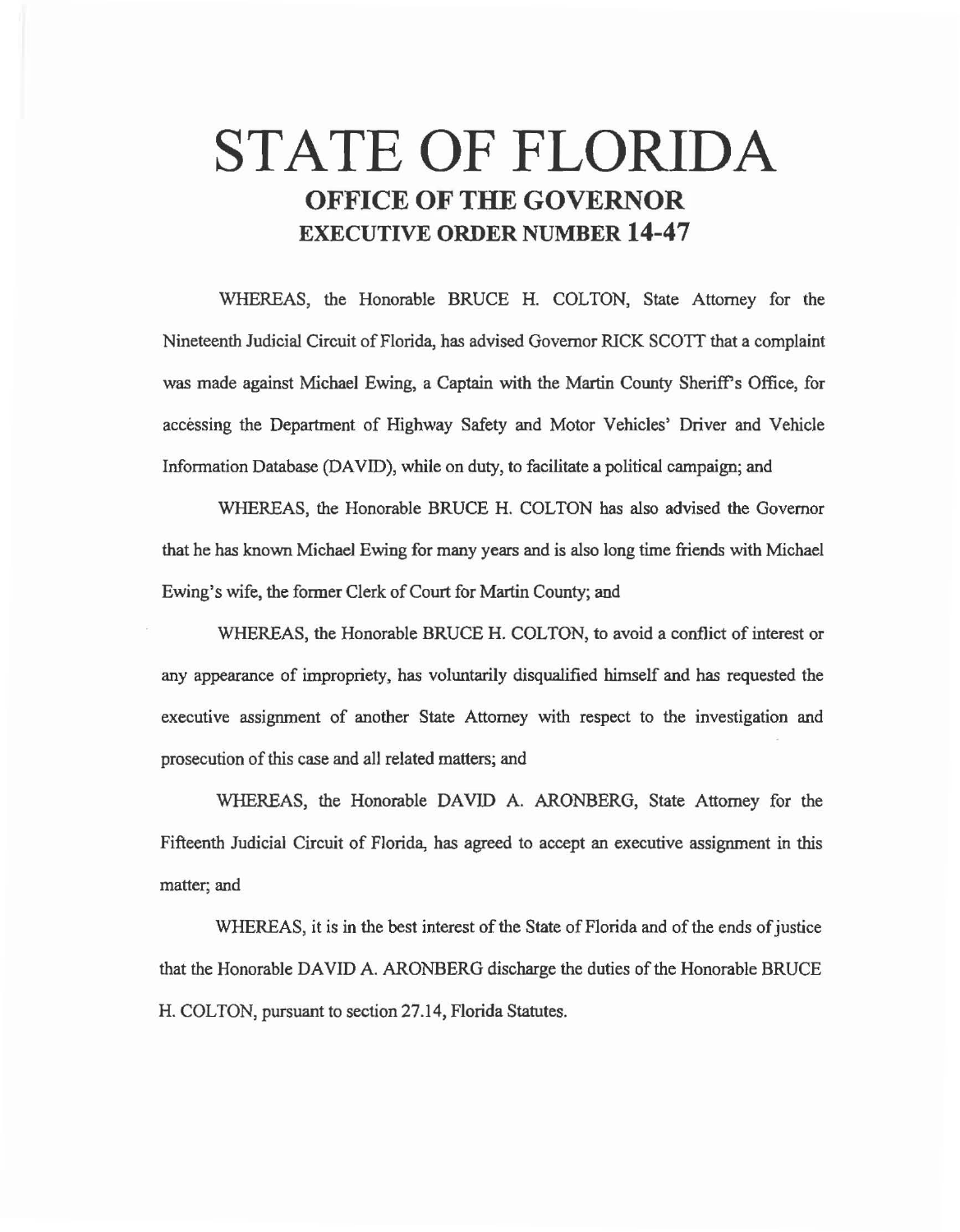NOW, THEREFORE, I, RICK SCOTI, Governor of Florida, in obedience to my solemn constitutional duty to "take care that the laws be faithfully executed," and pursuant to the Constitution and laws of the State of Florida, issue the following Executive Order, effective immediately:

### Section I.

The Honorable DAVID A. ARONBERG, State Attorney for the Fifteenth Judicial Circuit of Florida, referred to as the "Assigned State Attorney," is assigned to discharge the duties of the Honorable BRUCE H. COLTON, State Attorney for the Nineteenth Judicial Circuit of Florida, as they relate to the investigation, prosecution and all matters related to Michael Ewing.

## Section 2.

The Assigned State Attorney or one or more Assistant State Attorneys and Investigators, who have been designated by the Assigned State Attorney, shall proceed immediately to the Nineteenth Judicial Circuit of Florida, and are vested with the authority to perform the duties prescribed herein.

#### Section 3.

All residents of the Nineteenth Judicial Circuit are requested, and all public officials are directed, to cooperate and render whatever assistance is necessary to the Assigned State Attorney, so that justice may be served.

#### Section 4.

The period of this Executive Assignment shall be for one (1) year, to and including February 10, 2015.